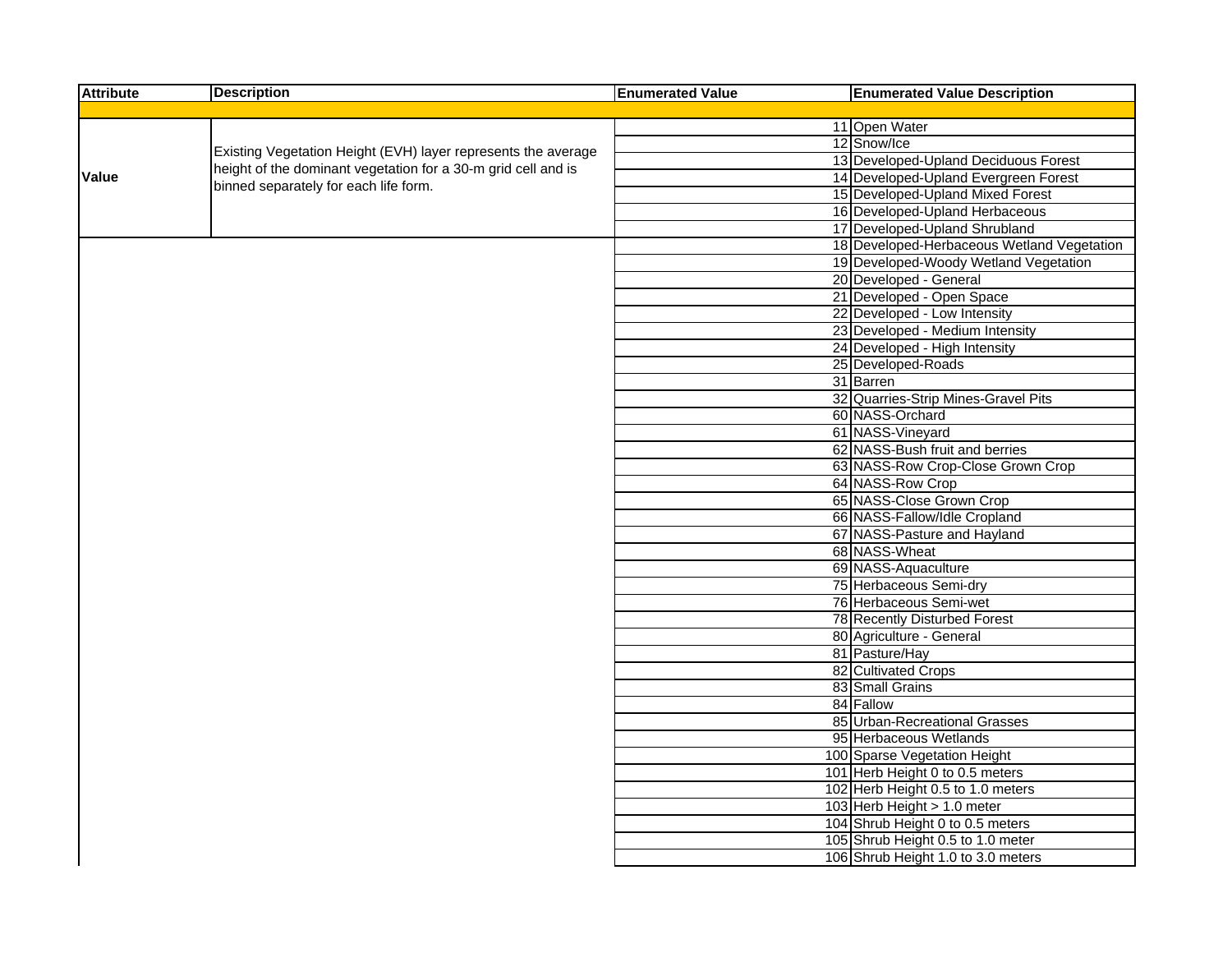|                   |                                                                    |                                               | 107 Shrub Height > 3.0 meters           |
|-------------------|--------------------------------------------------------------------|-----------------------------------------------|-----------------------------------------|
|                   |                                                                    |                                               | 108 Forest Height 0 to 5 meters         |
|                   |                                                                    |                                               | 109 Forest Height 5 to 10 meters        |
|                   |                                                                    |                                               | 110 Forest Height 10 to 25 meters       |
|                   |                                                                    |                                               | 111 Forest Height 25 to 50 meters       |
|                   |                                                                    |                                               | 112 Forest Height > 50 meters           |
|                   |                                                                    |                                               | 150 Sparse Vegetation Height            |
|                   |                                                                    |                                               | 151 Herb Height >0 and < 0.5m           |
|                   |                                                                    |                                               | 152 Herb Height $>= 0.5$ m              |
|                   |                                                                    |                                               | 153 Shrub Height > 0 and < 0.5m         |
|                   |                                                                    |                                               | 154 Shrub Height $>= 0.5$ and $< 1.5$ m |
|                   |                                                                    |                                               | 155 Shrub Height >= 1.5m                |
|                   |                                                                    |                                               | 156 Tree Height $> 0$ and $< 10m$       |
|                   |                                                                    |                                               | 157 Tree Height >= 10m                  |
| <b>Count</b>      | number of pixels for the corresponding value                       |                                               |                                         |
|                   |                                                                    |                                               |                                         |
|                   | Display attribute, EVH is represented in meters and life forms are |                                               |                                         |
| <b>Classnames</b> | binned separately. EV bin intervals for AK are courser than        | Open Water                                    | <b>NLCD</b> class                       |
|                   | CONUS and HI.                                                      | Snow/Ice                                      | <b>NLCD</b> class                       |
|                   |                                                                    | Developed-Upland Deciduous Forest             | <b>NLCD</b> class                       |
|                   |                                                                    | Developed-Upland Evergreen Forest             | <b>NLCD</b> class                       |
|                   |                                                                    | Developed-Upland Mixed Forest                 | <b>NLCD</b> class                       |
|                   |                                                                    | Developed-Upland Herbaceous                   | <b>NLCD</b> class                       |
|                   |                                                                    | Developed-Upland Shrubland                    | <b>NLCD</b> class                       |
|                   |                                                                    | Developed-Herbaceous Wetland VegeNLCD class   |                                         |
|                   |                                                                    | Developed-Woody Wetland Vegetation NLCD class |                                         |
|                   |                                                                    | Developed - General                           | <b>NLCD</b> class                       |
|                   |                                                                    | Developed - Open Space                        | <b>NLCD</b> class                       |
|                   |                                                                    | Developed - Low Intensity                     | <b>NLCD</b> class                       |
|                   |                                                                    | Developed - Medium Intensity                  | <b>NLCD</b> class                       |
|                   |                                                                    | Developed - High Intensity                    | <b>NLCD</b> class                       |
|                   |                                                                    | Developed-Roads                               | <b>NLCD</b> class                       |
|                   |                                                                    | Barren                                        | <b>NLCD</b> class                       |
|                   |                                                                    | Quarries-Strip Mines-Gravel Pits              | <b>NLCD</b> class                       |
|                   |                                                                    | NASS-Orchard                                  | <b>NASS class</b>                       |
|                   |                                                                    | NASS-Vineyard                                 | <b>NASS class</b>                       |
|                   |                                                                    | NASS-Bush fruit and berries                   | <b>NASS class</b>                       |
|                   |                                                                    | NASS-Row Crop-Close Grown Crop                | <b>NASS class</b>                       |
|                   |                                                                    | <b>NASS-Row Crop</b>                          | <b>NASS class</b>                       |
|                   |                                                                    | <b>NASS-Close Grown Crop</b>                  | NASS class                              |
|                   |                                                                    | NASS-Fallow/Idle Cropland                     | <b>NASS class</b>                       |
|                   |                                                                    | NASS-Pasture and Hayland                      | <b>NASS class</b>                       |
|                   |                                                                    | <b>NASS-Wheat</b>                             | <b>NASS class</b>                       |
|                   |                                                                    | NASS-Aquaculture                              | <b>NASS class</b>                       |
|                   |                                                                    | Herbaceous Semi-dry                           | <b>LANDFIRE</b> class                   |
|                   |                                                                    | Herbaceous Semi-wet                           | <b>LANDFIRE</b> class                   |
|                   |                                                                    |                                               |                                         |